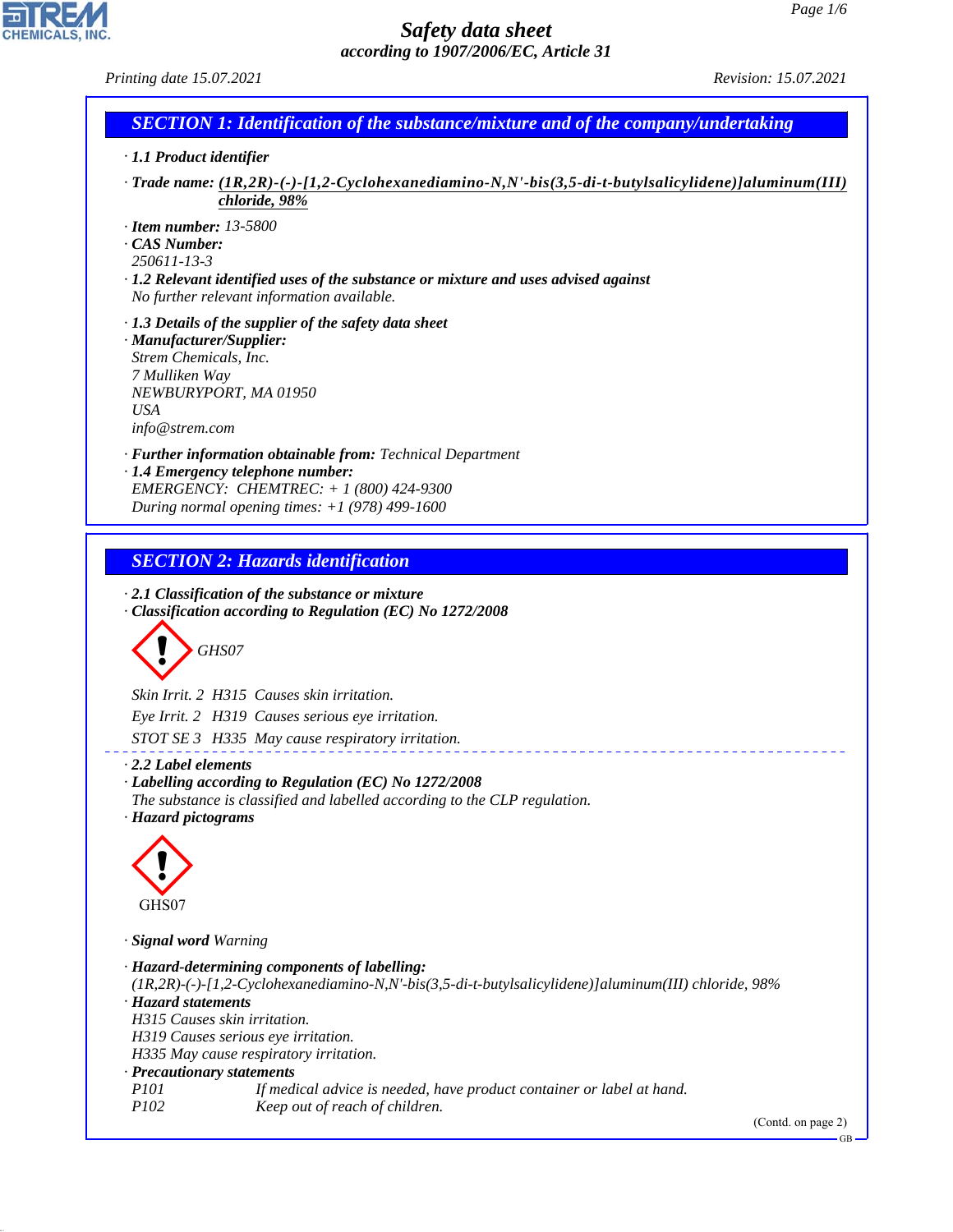*Printing date 15.07.2021 Revision: 15.07.2021*

|                  | (Contd. of page 1)                                                                                                                                 |
|------------------|----------------------------------------------------------------------------------------------------------------------------------------------------|
| <i>P103</i>      | Read label before use.                                                                                                                             |
| P <sub>262</sub> | Do not get in eyes, on skin, or on clothing.                                                                                                       |
| P <sub>280</sub> | Wear protective gloves/protective clothing/eye protection/face protection.                                                                         |
|                  | P305+P351+P338 IF IN EYES: Rinse cautiously with water for several minutes. Remove contact lenses, if<br>present and easy to do. Continue rinsing. |
| $P304 + P340$    | IF INHALED: Remove person to fresh air and keep comfortable for breathing.                                                                         |
| $P403 + P233$    | Store in a well-ventilated place. Keep container tightly closed.                                                                                   |
| <i>P501</i>      | Dispose of contents/container in accordance with local/regional/national/international<br>regulations.                                             |

*· vPvB: Not applicable.*

## *SECTION 3: Composition/information on ingredients*

*· 3.1 Chemical characterisation: Substances · CAS No. Description 250611-13-3 (1R,2R)-(-)-[1,2-Cyclohexanediamino-N,N'-bis(3,5-di-t butylsalicylidene)]aluminum(III) chloride, 98%*

## *SECTION 4: First aid measures*

*· 4.1 Description of first aid measures*

- *· After inhalation: In case of unconsciousness place patient stably in side position for transportation.*
- *· After skin contact: Immediately wash with water and soap and rinse thoroughly.*
- *· After eye contact:*
- *Rinse opened eye for several minutes under running water. If symptoms persist, consult a doctor.*
- *· After swallowing: If symptoms persist consult doctor.*
- *· 4.2 Most important symptoms and effects, both acute and delayed No further relevant information available.*
- *· 4.3 Indication of any immediate medical attention and special treatment needed*

*No further relevant information available.*

#### *SECTION 5: Firefighting measures*

- *· 5.1 Extinguishing media*
- *· Suitable extinguishing agents: Use fire extinguishing methods suitable to surrounding conditions.*
- *· 5.2 Special hazards arising from the substance or mixture No further relevant information available.*
- *· 5.3 Advice for firefighters*

44.1.1

*· Protective equipment: No special measures required.*

#### *SECTION 6: Accidental release measures*

- *· 6.1 Personal precautions, protective equipment and emergency procedures Not required.*
- *· 6.2 Environmental precautions: No special measures required.*
- *· 6.3 Methods and material for containment and cleaning up: Dispose contaminated material as waste according to item 13. Ensure adequate ventilation.*

(Contd. on page 3)

GB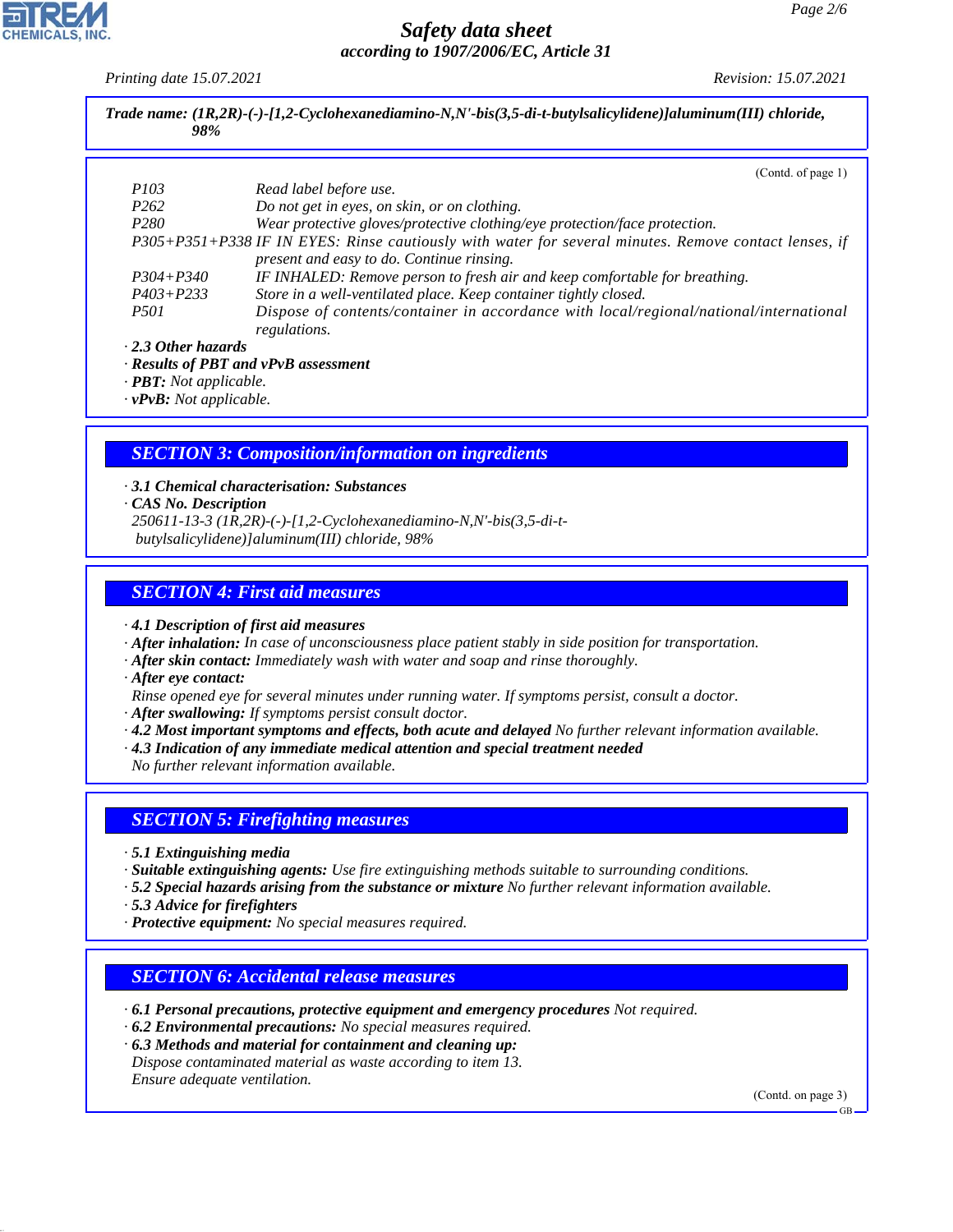*Printing date 15.07.2021 Revision: 15.07.2021*

*Trade name: (1R,2R)-(-)-[1,2-Cyclohexanediamino-N,N'-bis(3,5-di-t-butylsalicylidene)]aluminum(III) chloride, 98%*

(Contd. of page 2)

#### *· 6.4 Reference to other sections*

*See Section 7 for information on safe handling.*

*See Section 8 for information on personal protection equipment.*

*See Section 13 for disposal information.*

## *SECTION 7: Handling and storage*

*· 7.1 Precautions for safe handling No special precautions are necessary if used correctly. · Information about fire - and explosion protection: No special measures required.*

- *· 7.2 Conditions for safe storage, including any incompatibilities*
- *· Storage:*

*· Requirements to be met by storerooms and receptacles: No special requirements.*

*· Information about storage in one common storage facility: Not required.*

*· Further information about storage conditions: Keep container tightly sealed.*

*· 7.3 Specific end use(s) No further relevant information available.*

#### *SECTION 8: Exposure controls/personal protection*

*· Additional information about design of technical facilities: No further data; see item 7.*

- *· 8.1 Control parameters*
- *· Ingredients with limit values that require monitoring at the workplace: Not required.*
- *· Additional information: The lists valid during the making were used as basis.*
- *· 8.2 Exposure controls*
- *· Personal protective equipment:*
- *· General protective and hygienic measures: Keep away from foodstuffs, beverages and feed. Immediately remove all soiled and contaminated clothing Wash hands before breaks and at the end of work. Avoid contact with the eyes and skin.*

*· Respiratory protection:*

*In case of brief exposure or low pollution use respiratory filter device. In case of intensive or longer exposure use self-contained respiratory protective device.*

*· Protection of hands:*



44.1.1

\_S*Protective gloves*

*The glove material has to be impermeable and resistant to the product/ the substance/ the preparation. Due to missing tests no recommendation to the glove material can be given for the product/ the preparation/ the chemical mixture.*

*Selection of the glove material on consideration of the penetration times, rates of diffusion and the degradation · Material of gloves*

*The selection of the suitable gloves does not only depend on the material, but also on further marks of quality and varies from manufacturer to manufacturer.*

*· Penetration time of glove material*

*The exact break through time has to be found out by the manufacturer of the protective gloves and has to be observed.*

(Contd. on page 4)

GB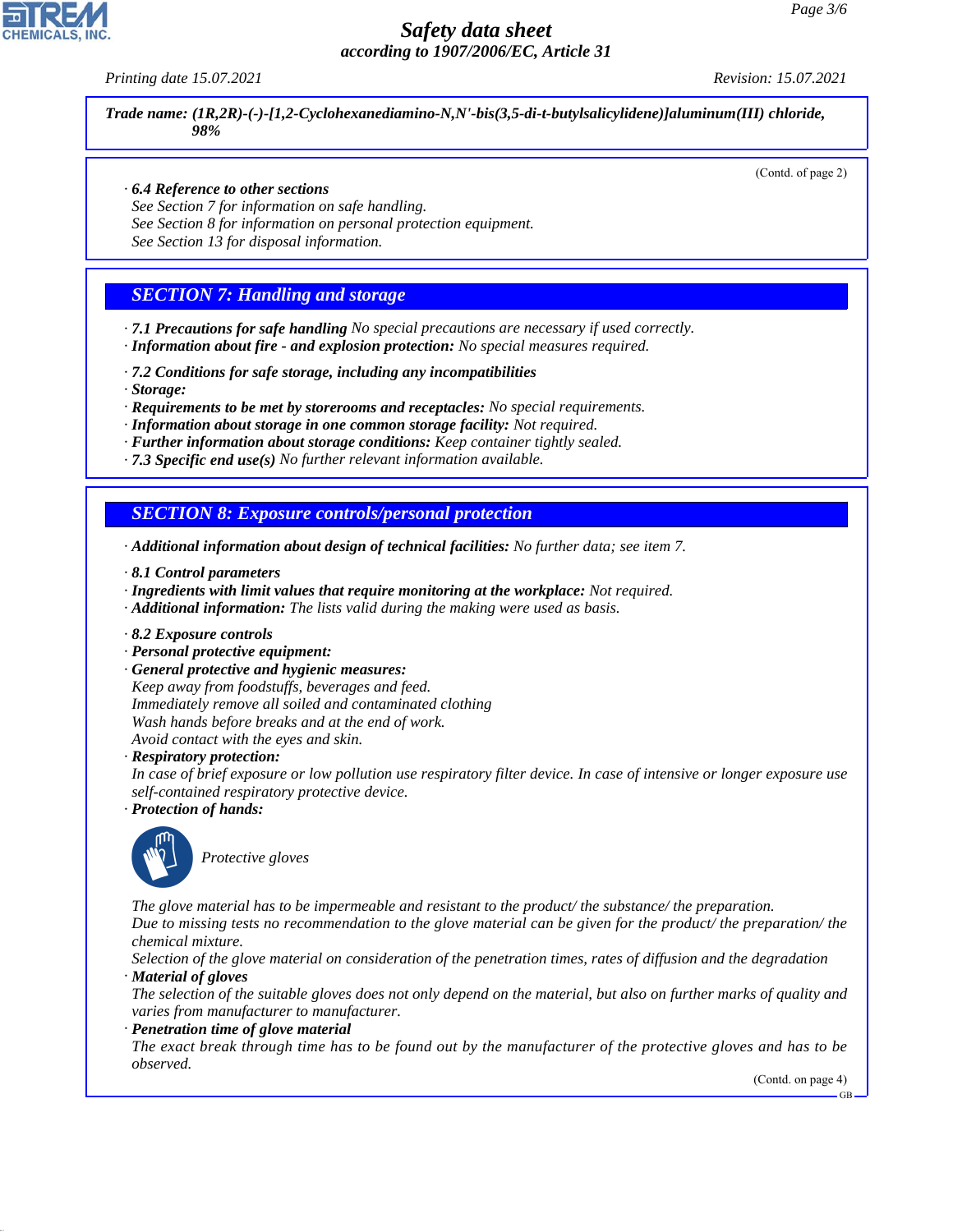|                                                             |                                               | (Contd. of page 3) |
|-------------------------------------------------------------|-----------------------------------------------|--------------------|
| $\cdot$ Eye protection:                                     |                                               |                    |
| Tightly sealed goggles                                      |                                               |                    |
| · 9.1 Information on basic physical and chemical properties |                                               |                    |
| <b>General Information</b>                                  |                                               |                    |
| $\cdot$ Appearance:                                         |                                               |                    |
| Form:<br>Colour:                                            | Powder<br>Yellow                              |                    |
| $\cdot$ Odour:                                              | <b>Odourless</b>                              |                    |
| · Odour threshold:                                          | Not determined.                               |                    |
| $\cdot$ pH-value:                                           | Not applicable.                               |                    |
| Change in condition                                         |                                               |                    |
| Melting point/freezing point:                               | 250-255 °C                                    |                    |
| Initial boiling point and boiling range: Undetermined.      |                                               |                    |
| · Flash point:                                              | Not applicable.                               |                    |
| · Flammability (solid, gas):                                | Not determined.                               |                    |
| · Ignition temperature:                                     |                                               |                    |
| Decomposition temperature:                                  | Not determined.                               |                    |
| · Auto-ignition temperature:                                | Not determined.                               |                    |
| · Explosive properties:                                     | Product does not present an explosion hazard. |                    |
| · Explosion limits:                                         |                                               |                    |
| Lower:                                                      | Not determined.                               |                    |
| <b>Upper:</b>                                               | Not determined.                               |                    |
| · Vapour pressure:                                          | Not applicable.                               |                    |
| · Density:                                                  | Not determined.                               |                    |
| · Relative density                                          | Not determined.                               |                    |
| · Vapour density                                            | Not applicable.                               |                    |
| $\cdot$ Evaporation rate                                    | Not applicable.                               |                    |
| · Solubility in / Miscibility with                          |                                               |                    |
| water:                                                      | Insoluble.                                    |                    |
| · Partition coefficient: n-octanol/water:                   | Not determined.                               |                    |
| · Viscosity:                                                |                                               |                    |
| Dynamic:<br>Kinematic:                                      | Not applicable.                               |                    |
|                                                             | Not applicable.                               |                    |
| · Solvent content:                                          |                                               |                    |
| <b>Organic solvents:</b>                                    | $0.0\%$                                       |                    |
| $VOC$ (EC)                                                  | 0.00%                                         |                    |
| Solids content:                                             | 100.0%                                        |                    |
| . 9.2 Other information                                     | No further relevant information available.    |                    |

(Contd. on page 5)



44.1.1

*Printing date 15.07.2021 Revision: 15.07.2021*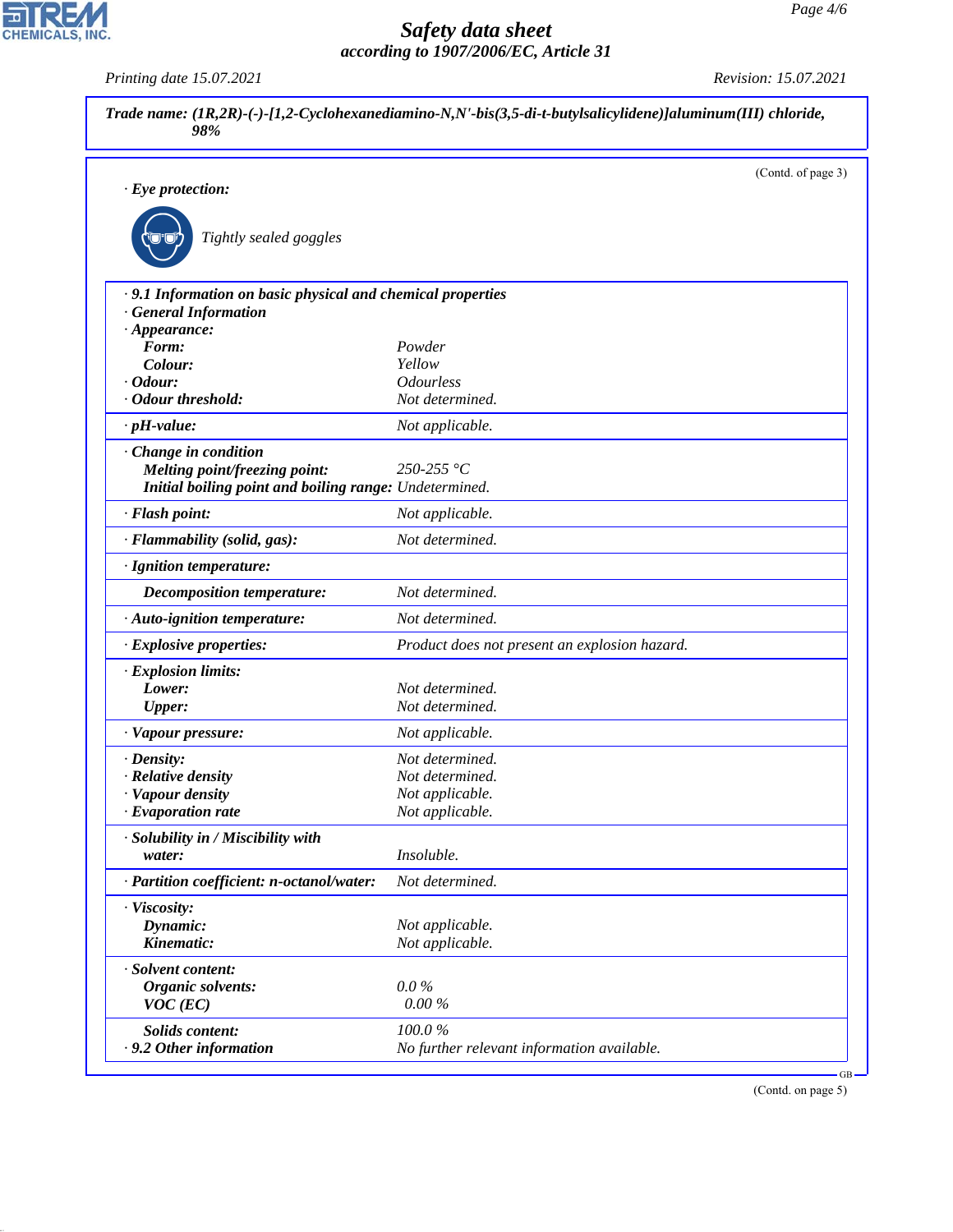*Printing date 15.07.2021 Revision: 15.07.2021*

*Trade name: (1R,2R)-(-)-[1,2-Cyclohexanediamino-N,N'-bis(3,5-di-t-butylsalicylidene)]aluminum(III) chloride, 98%*

(Contd. of page 4)

## *SECTION 10: Stability and reactivity*

- *· 10.1 Reactivity No further relevant information available.*
- *· 10.2 Chemical stability*
- *· Thermal decomposition / conditions to be avoided: No decomposition if used according to specifications.*
- *· 10.3 Possibility of hazardous reactions No dangerous reactions known.*
- *· 10.4 Conditions to avoid No further relevant information available.*
- *· 10.5 Incompatible materials: No further relevant information available.*
- *· 10.6 Hazardous decomposition products: No dangerous decomposition products known.*

#### *SECTION 11: Toxicological information*

- *· 11.1 Information on toxicological effects*
- *· Acute toxicity Based on available data, the classification criteria are not met.*
- *· Primary irritant effect:*
- *· Skin corrosion/irritation*
- *Causes skin irritation.*
- *· Serious eye damage/irritation*
- *Causes serious eye irritation.*
- *· Respiratory or skin sensitisation Based on available data, the classification criteria are not met.*
- *· CMR effects (carcinogenity, mutagenicity and toxicity for reproduction)*
- *· Germ cell mutagenicity Based on available data, the classification criteria are not met.*
- *· Carcinogenicity Based on available data, the classification criteria are not met.*
- *· Reproductive toxicity Based on available data, the classification criteria are not met.*
- *· STOT-single exposure*
- *May cause respiratory irritation.*
- *· STOT-repeated exposure Based on available data, the classification criteria are not met.*
- *· Aspiration hazard Based on available data, the classification criteria are not met.*

# *SECTION 12: Ecological information*

*· 12.1 Toxicity*

- *· Aquatic toxicity: No further relevant information available.*
- *· 12.2 Persistence and degradability No further relevant information available.*
- *· 12.3 Bioaccumulative potential No further relevant information available.*
- *· 12.4 Mobility in soil No further relevant information available.*
- *· Additional ecological information:*
- *· General notes: Not known to be hazardous to water.*
- *· 12.5 Results of PBT and vPvB assessment*
- *· PBT: Not applicable.*
- *· vPvB: Not applicable.*
- *· 12.6 Other adverse effects No further relevant information available.*

#### *SECTION 13: Disposal considerations*

- *· 13.1 Waste treatment methods*
- *· Recommendation*

44.1.1

*Must not be disposed together with household garbage. Do not allow product to reach sewage system.*

GB